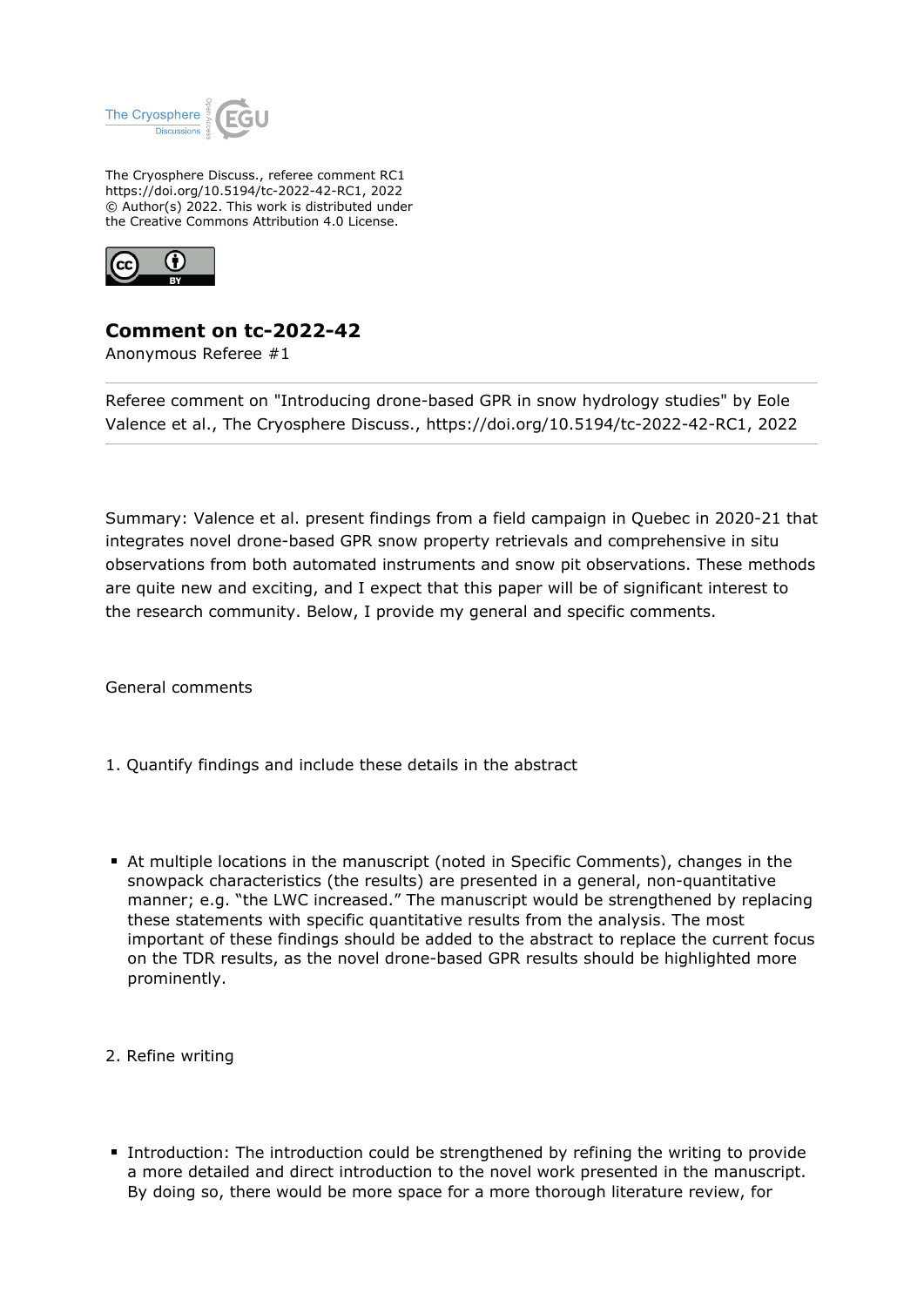which I have provided a few examples in the Specific comments.

- Split study and condition section: The condition details are results (and even extends into interpretation/discussion) and thus seem better suited to appear at the beginning of the results section after the Method sections introduces the AWS observations.
- 3. Details on SfM snow depth acquisition, processing, and interpretation:
- **Provide more specific details in Section 3.3, for instance % overlap of images, flight** pattern, UAV height AGL, processing/filtering steps, the resolution of the gridded DSM rasters, the specifics of the ground control points, the nature of the ground surface in the snow-off DSM, etc.
- Were the ground control points used in DSM model development or used as independent checkpoints? What is the basis for the reported 3-5 cm uncertainty?
- Were the surveys done in an identical manner on all dates? Were the GCPs deployed and surveyed each time?
- On what basis were the maps considered "satisfactory" (ln 273)? Were they independently evaluated by distributed snow probe observations?
- How were the drone-based snow depths and radar travel times aligned/integrated (e.g., Figure 5)?
- What was the "good agreement" between the SfM depths and those of the AWS (ln 347)?

Specific comments

Title: The title should be modified to more accurately reflect the key findings of the work; previous publications have used drone-based GPR, so the use of "Introducing" is not fully justified

10 – …dictate the quantify "and timing"…. Suggested addition in parentheses

13 – what is a mild episode?

13 – This study develops… delete "aims to"

14 – replace repetitive with repeated; here and elsewhere in the manuscript

15 – define GPR at first usage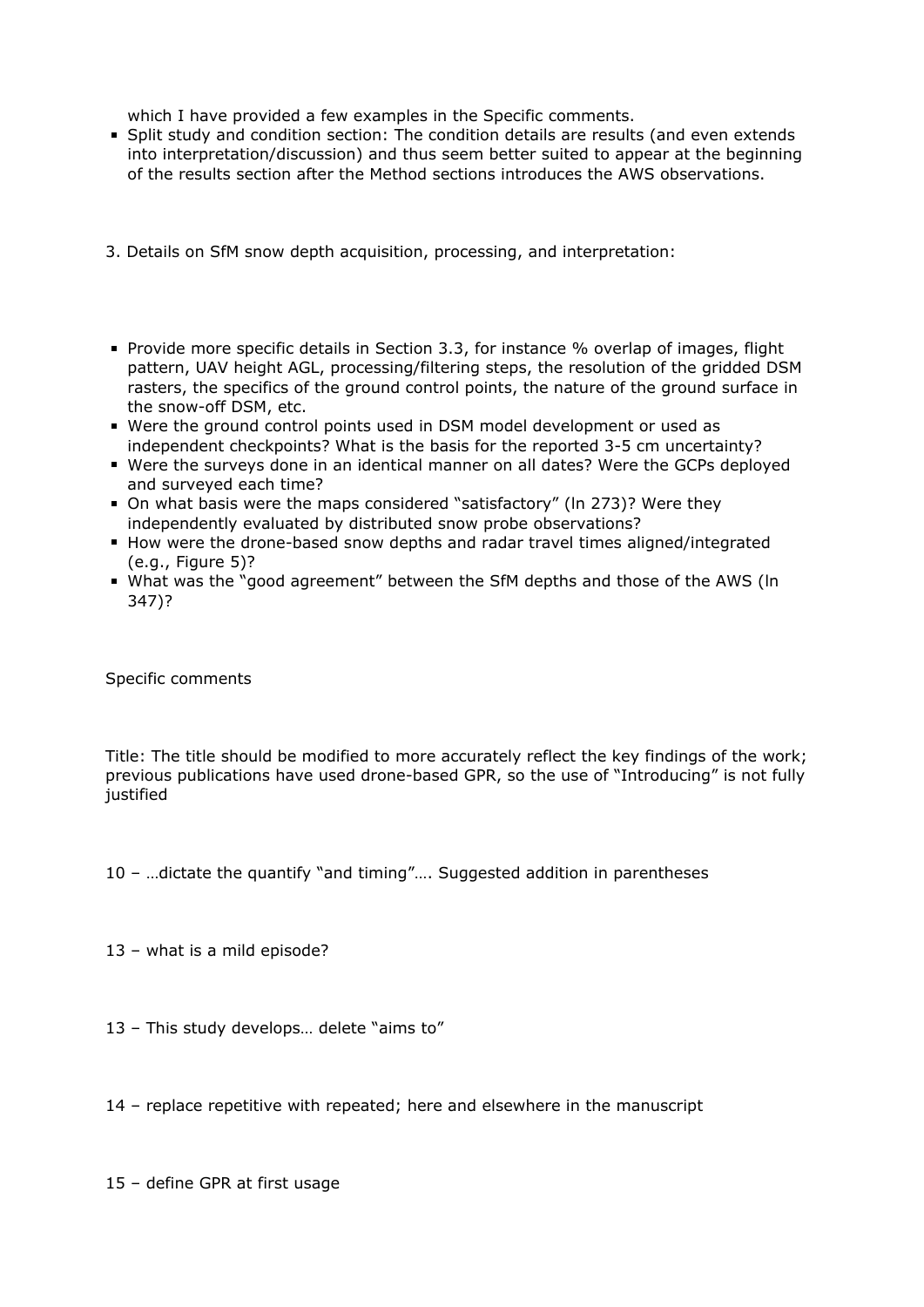18 – "on a weekly basis" – while the four surveys occurred at a weekly interval, it would best to describe the scope more specifically by stating the total number of surveys, as this could be misinterpreted as surveys occurring weekly throughout the winter

20 – properties "were" monitored using TDR…

22 – I would encourage a revision of the abstract to focus on the main findings of this work. At present, the findings listed after "Among others…" focus on results from the TDR probes rather than the drone-based GPR work. Further, the last point "the hydrological influence…" is an interpretation based on the TDR and lysimeters, rather than a direct finding. I suggest revising to highlight the main findings from the novel GPR methods.

33 – "reported from cold regions." I wouldn't describe all of these locations as cold regions, so I suggest describing them in a different manner.

39 – Specify the period of time over which the Li et al., 2019 study documents an increase in ROS events.

50 – consider replacing "capture" with more precise terminology

55 - SfM derived snow depths do not have cm scale accuracy – is this statement referring to the spatial resolution? Most previous studies document RMSEs of  $\sim$  10 cm.

65 – Consider adding Holbrook et al., 2016 (Estimating snow water equivalent over long mountain transects using snowmobile mounted ground-penetrating radar) in *Geophysics*, doi:10.1190/GE02015-0121.1.

80 – add Guneriussen et al. (2001; InSAR for estimation of changes in snow water equivalent of dry snow, *IEEE*, 39(10)) reference to Rott et al., 2003

88 – add Webb et al., 2021 reference to Mavrovic et al., 2020

97 – I thought Yildiz et al. (2021) was working in dry snow conditions?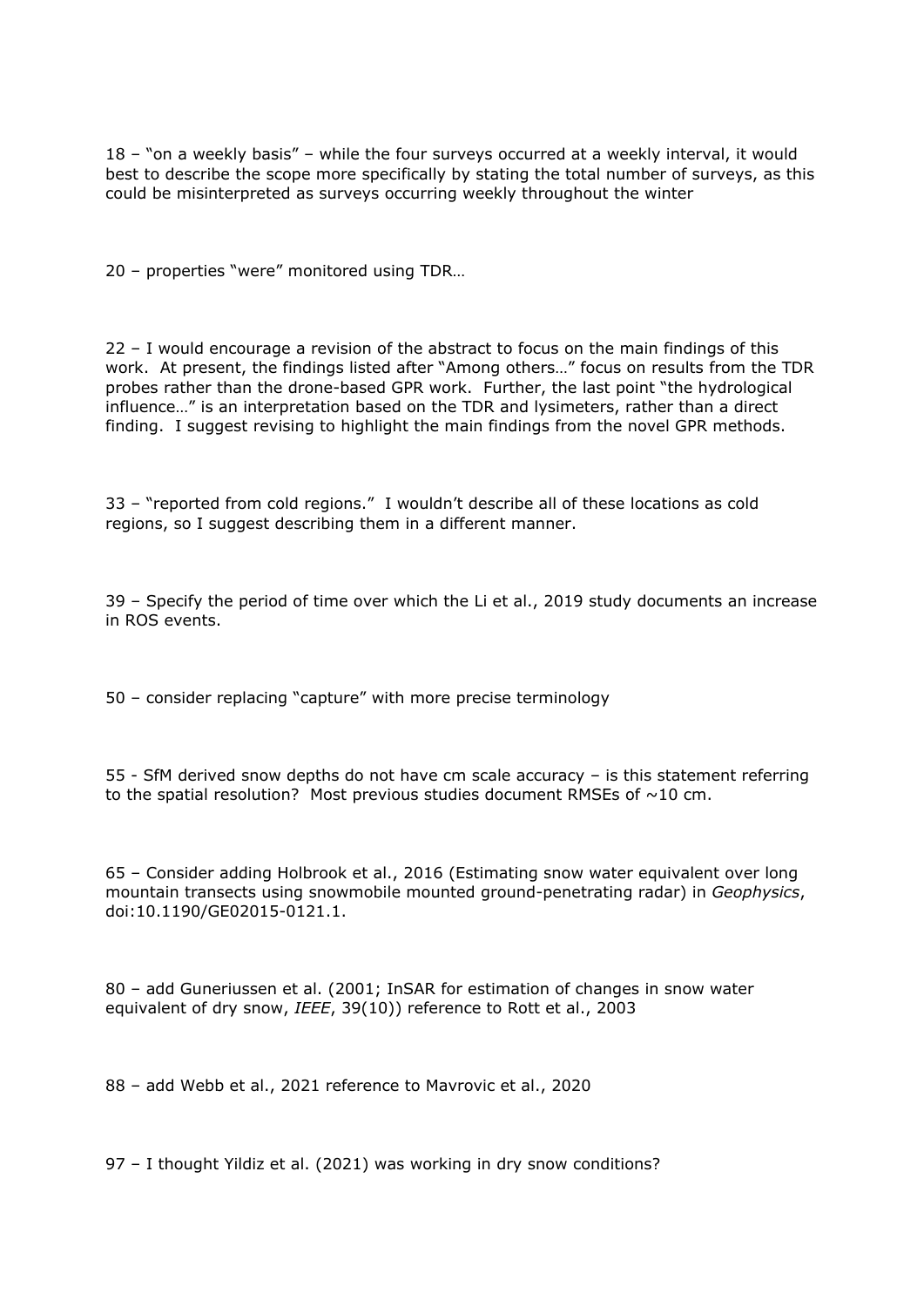105 – add Prager et al., 2021 (Snow Depth Retrieval with an autonomous UAV-mounted Software-defined radar, *IEEE*) reference to Jenssen and Jacobsen, 2020

107 – what was the approximate area of the study plots?

 $110 -$  what is BVE?

111 – List the figure references as Fig. 1a. rather than Figure 1.a

112 – replace topography with topographic

113 – what is the meaning of clearance in this context?

113 – given the prominence of the slope comparisons in the findings, I would consider adding a subplot showing surface slopes to Figure 1. What is the variability in slope within these plots?

113 – delete "main station hosts"

114 – what are the hydroclimatic variables that are measured?

118 – replace hyphens with en dashes; here and elsewhere

121-123 – given the importance of these ROS events to the findings, I suggest describing them in more detail. For instance, how did the precipitation rates vary? Duration? Cumulative amount?

128 – what defines a "mild weather episode"? Please describe more specifically.

130 – here is one example where additional specifics could be included – how much did SWE and density increase by?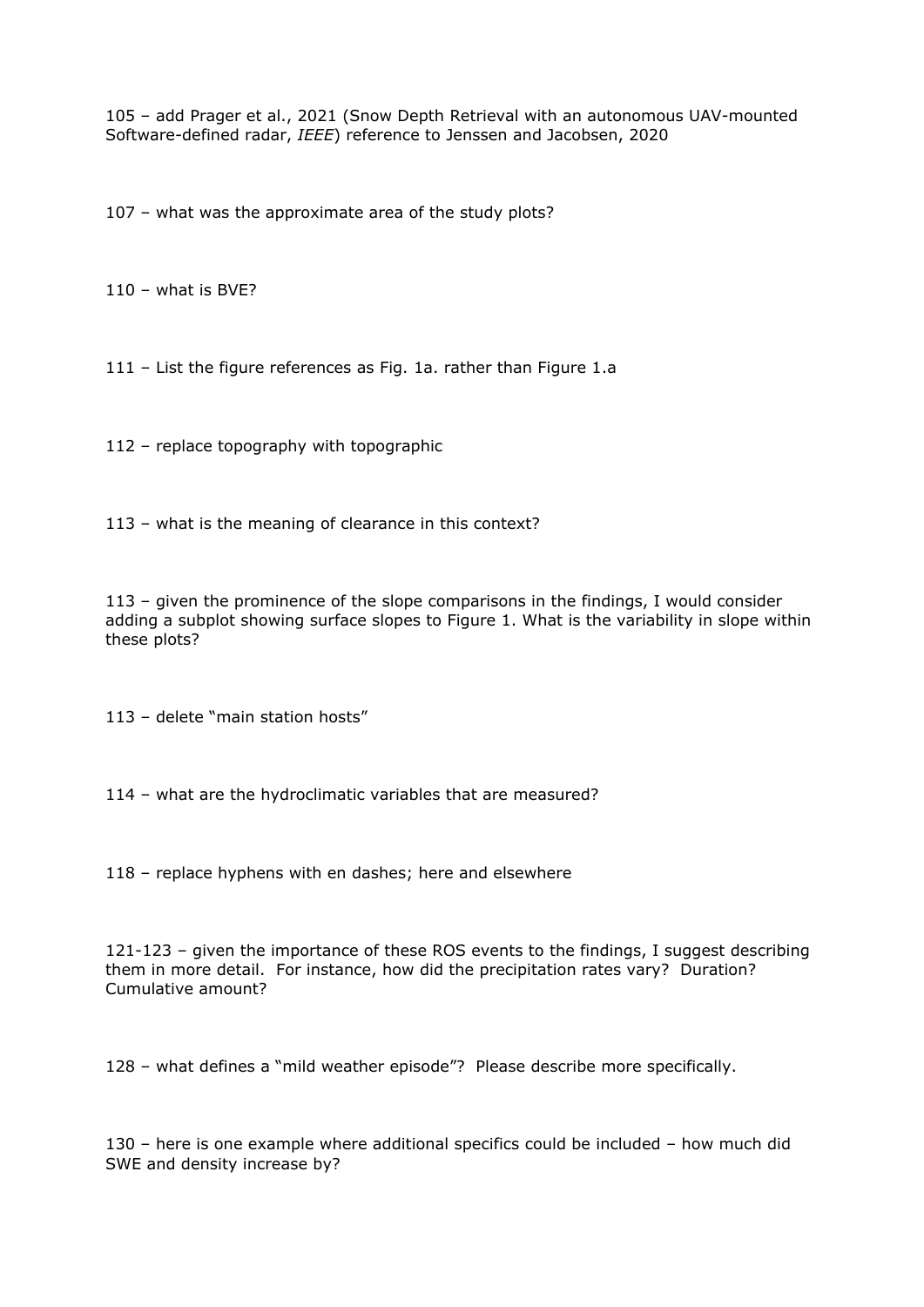131 –, suggesting the presence of a preferential flow path.... This is an interpretation of the results and is better suited for the discussion

134 – I find the discussion of the weekly field observations and the "seven-day-long cold period" (which isn't aligned with the weekly field observations) to be slightly confusing. I would consider adding semi-transparent shading to define the various warm/cold intervals in Figure 2 to help guide the reader.

140 – Please define magnitude of "substantial liquid precipitations."

148 – is the statement "at least part of the ground remained frozen" based on the frost depths shown in Figure 2? Clarify this and include the appropriate figure reference.

160-165 – what was the sequence of these observations? How was the pit oriented?

165 – What is meant by "Punctual"?

165 – what was the vertical spacing between observations in the two vertical profiles?

169 – replace length with thickness.

191 – it is fairly non-traditional (in my experience) to list the manufacturer in parentheses after a specific product name. I suggest "A DJI Mavic 2 Pro UAV…"; here and elsewhere.

204 – Provide additional details on GPR integration and flight control software, as "supplied by SPH Engineering" doesn't provide the reader with the necessary detail.

215 – replace electronic with electromagnetic

221– check equation – should this be  $(c/v)^2$ ?

230 – replace representing with represents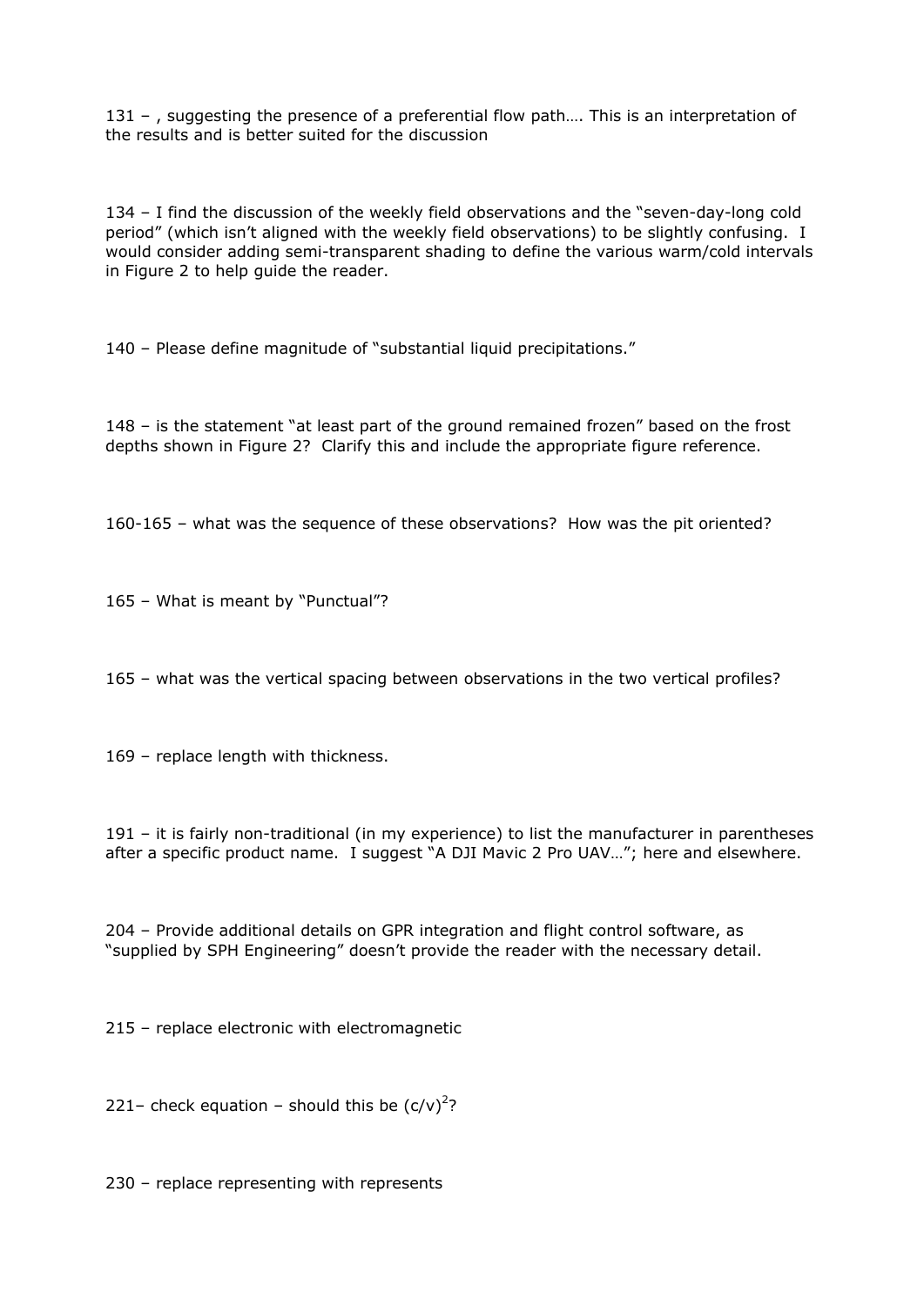254 and 256: provide units for equations 9 and 10

265 – see general comment  $#3$  – were the control points used in the DSM model generation or were they completely different? What are you defining "significant differences" as?

268 – replace devices with solutions

269 – is this sentence necessary or could it be combined with the subsequent statement?

276, 279 – how much did the snow depth change by?

282 – given the elapsed interval, would it be better to report the magnitude of the change rather than the rate?

285 – replace fast with rapid; how is this defined? Provide specifics.

286 – Consider different phrasing than "Timewise"

287 – Quantify the tiny increase.

289 – what was the spatial offset of the lysimeter and the TDR probe?

298 – Quantify the increase in LWC

304 – the statement "This suggests the slope was more responsive…." is better suited for the discussion.

307 – ablation rather than ablations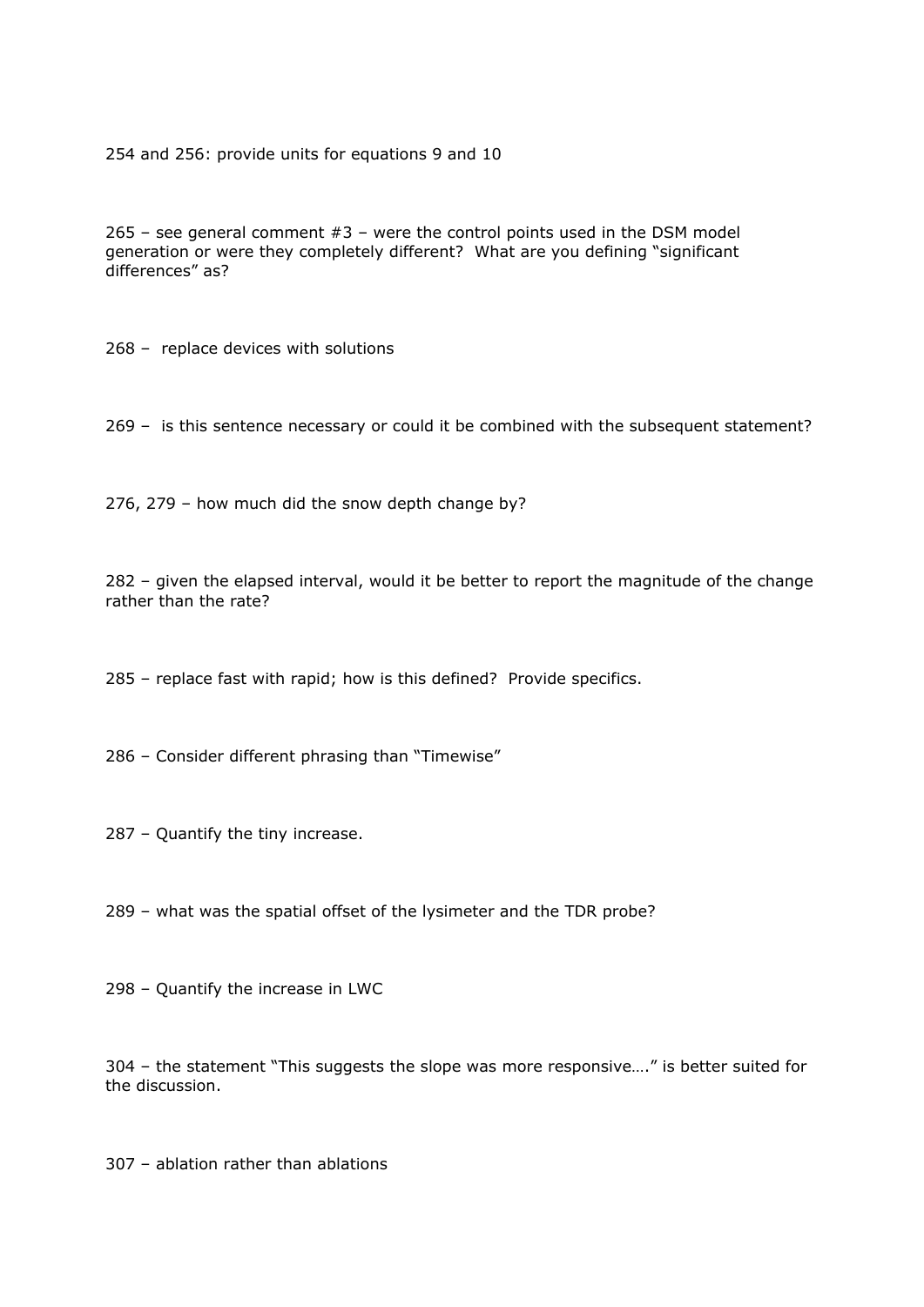311 – quantify the variability in the bulk permittivity; how is "quite stable" defined"

317 – how was the bulk permittivity variability calculated?

328 – revise the sentence to include the results rather than just stating that the results are found in Figure 6

333 – quantify the general increase in LWC

335 – quantify the "highly variable" LWC for both sections.

356 – how much do the drone-based results overestimate the WISe values?

358 – how are the drone based estimates calculated? Mean of all observations? Median? Proximal to the pit?

387 – "except for the density, LWC, and SWE…" – I would consider rephrasing to state where there was agreement (depth, permittivity) and where there wasn't agreement.

400 – replace southward orientation with southerly aspect

414 – replace disposition with distribution

Figure 1b) add scale to figure? Is this a single image or could an orthomosaic be included instead?

Figure 1c) is this the snow-off or snow-on DSM? What do the red contours correspond to?

Figure 2 – add a, b, c and d labels to subplots. Does the RHS y-axis need to be divided by 15 in 2a and 2b?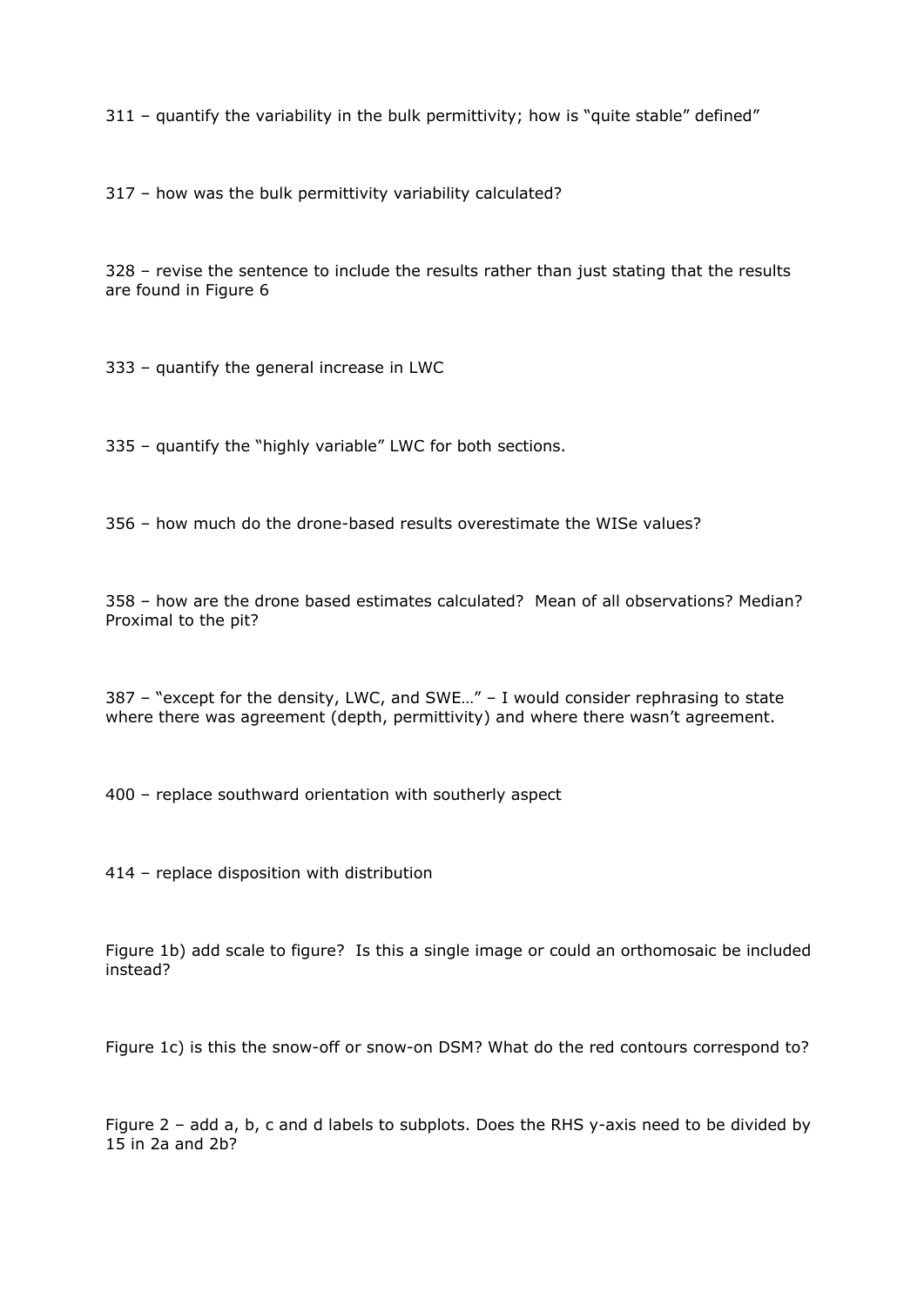Figure 2b – is the LHS y-axis depth below surface?

Figure 2d – typo in snow height in legend, how was relative density calculated? Units?

Figure 3 – replace commas with periods

Figure 3 – Switch DD/MM date format to YYYY-MM-DD to match figures 2 and 4.

Figure 4 – add a, b, c and d labels to subplots. Is it standard for these to be normalized by the first reading? How should the reader interpret the permittivity increments (i.e., comparable to relative permittivity)?

Figure 4 – I'm surprised that the permittivity values don't capture the seasonal densification of the snowpack. Any ideas for why this might be the case?

Figure 5 – add subplot labels; y-axis "height" has a typo in all subplots

Figure 5 – swap date format to match other figures

Figure 5 – x-axis in multiple subplots has repeating numbers (6 7 7 8 and 7 8 8 9). Why is this?

Figure 5 – at what spatial resolution are the bulk relative permittivities calculated? Add this to the Methods section.

Figure 6 – Provide details on how the LWC results were kriged/interpolated? Consider overlaying the flight transects so the reader can better understand the data distribution.

Figure 7 – This figure has a lot of dead/white space, resulting in the actual results being relatively small. Please consider removing the y-axis tick labels for subplots b-d (i.e., after the first column) for each row and condensing each subplot to remove the white space to either side of the boxplots. The x-tick labels (flat, slope) could also likely be removed from all subplots other than the bottom row.